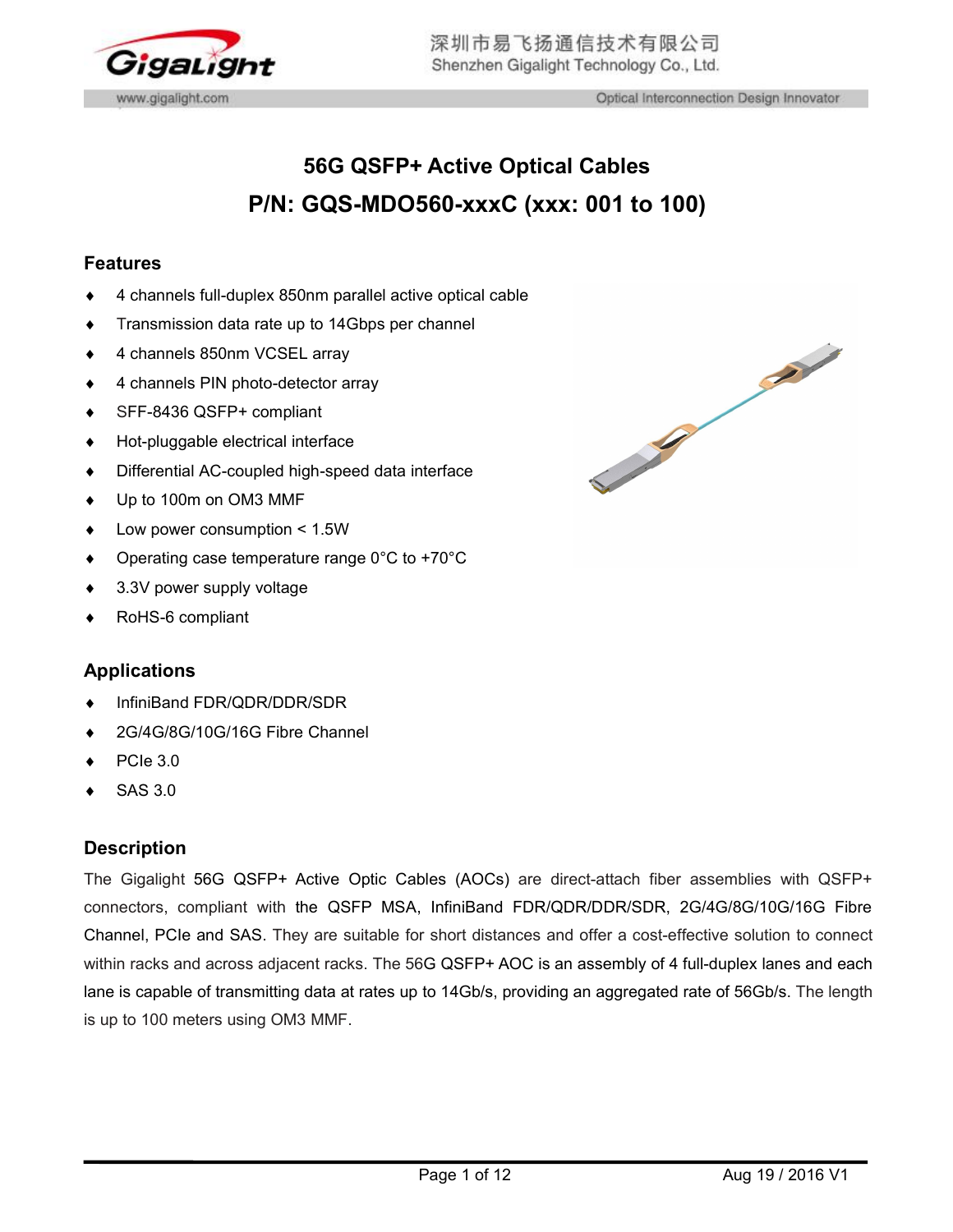

深圳市易飞扬通信技术有限公司 Shenzhen Gigalight Technology Co., Ltd.



# **Figure1. Module Block Diagram**

The 56G QSFP+ AOC is a kind of parallel transceiver optics assembly. VCSEL and PIN array package is the key technique, through I<sup>2</sup>C system can contact with module.

| ADSOIULU MUAIIIIUIII ITULIIIYS    |               |            |            |              |
|-----------------------------------|---------------|------------|------------|--------------|
| <b>Parameter</b>                  | <b>Symbol</b> | <b>Min</b> | <b>Max</b> | <b>Unit</b>  |
| <b>Supply Voltage</b>             | Vcc           | $-0.3$     | 3.6        | $\vee$       |
| Input Voltage                     | Vin           | $-0.3$     | $Vcc+0.3$  | V            |
| Storage Temperature               | Tst           | $-20$      | 85         | $\rm ^{o}C$  |
| <b>Case Operating Temperature</b> | Top           |            | 70         | $^{\circ}$ C |
| Humidity(non-condensing)          | Rh            | 5          | 95         | %            |

# **Absolute Maximum Ratings**

# **Recommended Operating Conditions**

| .<br>$\sim$ portaining obtaining the $\sim$ |               |            |                |            |              |
|---------------------------------------------|---------------|------------|----------------|------------|--------------|
| Parameter                                   | <b>Symbol</b> | <b>Min</b> | <b>Typical</b> | <b>Max</b> | <b>Unit</b>  |
| <b>Supply Voltage</b>                       | Vcc           | 3.13       | 3.3            | 3.47       | V            |
| Operating Case temperature                  | Tca           | 0          |                | 70         | $^{\circ}$ C |
| Data Rate Per Lane                          | fd            | 2.5        |                | 14.0625    | Gbps         |
| Humidity                                    | Rh            | 5          |                | 85         | %            |
| Power Dissipation                           | Pm            |            |                | 1.5        | W            |
| <b>Fiber Bend Radius</b>                    | <b>Rb</b>     | 3          |                |            | cm           |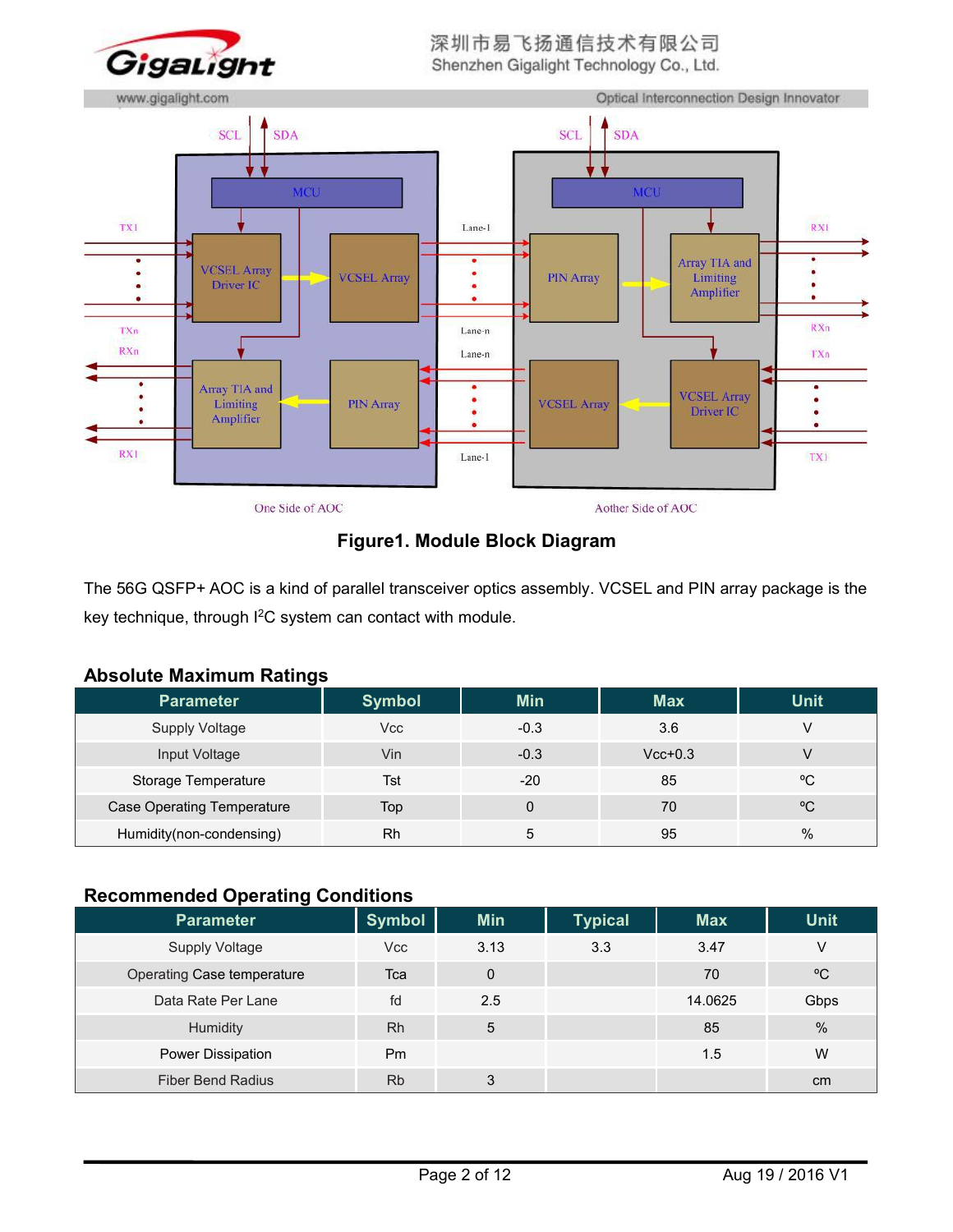

Optical Interconnection Design Innovator

# **Specifications**

| <b>Parameter</b>                      | <b>Symbol</b> | <b>Min</b>  | <b>Typical</b> | <b>Max</b> | <b>Unit</b> |
|---------------------------------------|---------------|-------------|----------------|------------|-------------|
| Differential input impedance          | Zin           | 90          | 100            | 110        | ohm         |
| Differential Output impedance         | Zout          | 90          | 100            | 110        | ohm         |
| Differential input voltage amplitude  | $\Delta$ Vin  | 300         |                | 1100       | mVp-p       |
| Differential output voltage amplitude | $\Delta$ Vout | 500         |                | 800        | $mVp-p$     |
| <b>Skew</b>                           | Sw            |             |                | 300        | ps          |
| <b>Bit Error Rate</b>                 | <b>BR</b>     |             |                | $E-12$     |             |
| Input Logic Level High                | <b>VIH</b>    | 2.0         |                | <b>VCC</b> | V           |
| Input Logic Level Low                 | <b>VIL</b>    | $\mathbf 0$ |                | 0.8        | V           |
| Output Logic Level High               | <b>VOH</b>    | $VCC-0.5$   |                | <b>VCC</b> | V           |
| <b>Output Logic Level Low</b>         | <b>VOL</b>    | $\mathbf 0$ |                | 0.4        | V           |

#### **Note**:

1. BER=10^-12; PRBS 2^31-1@10.3125Gbps.

2. Differential input voltage amplitude is measured between TxNp and TxNn.

3. Differential output voltage amplitude ismeasured between RxNp and RxNn.

# **Optical Characteristics**

| <b>Parameter</b>                                          | <b>Symbol</b>      | Min             | <b>Typical</b>                                            | <b>Max</b> | <b>Unit</b>     | <b>Notes</b>            |  |
|-----------------------------------------------------------|--------------------|-----------------|-----------------------------------------------------------|------------|-----------------|-------------------------|--|
|                                                           | <b>Transmitter</b> |                 |                                                           |            |                 |                         |  |
| Centre Wavelength                                         | λc                 | 840             | 850                                                       | 860        | nm              | $\qquad \qquad$         |  |
| RMS spectral width                                        | Δλ                 | $\blacksquare$  | $\blacksquare$                                            | 0.65       | nm              |                         |  |
| Average launch power, each lane                           | Pout               | $-7.6$          | $\overline{\phantom{a}}$                                  | 2.4        | dBm             | $\blacksquare$          |  |
| Difference in launch power<br>between any two lanes (OMA) |                    |                 |                                                           | 4          | dB              |                         |  |
| <b>Extinction Ratio</b>                                   | <b>ER</b>          | 3               | $\blacksquare$                                            |            | dB              |                         |  |
| Peak power, each lane                                     |                    |                 |                                                           | 4          | dB <sub>m</sub> |                         |  |
| Transmitter and dispersion<br>penalty (TDP), each lane    | <b>TDP</b>         |                 |                                                           | 3.5        | dB              |                         |  |
| Average launch power of OFF<br>transmitter, each lane     |                    |                 |                                                           | $-30$      | dB <sub>m</sub> |                         |  |
| Eye Mask coordinates:<br>X1, X2, X3, Y1, Y2, Y3           |                    |                 | SPECIFICATION VALUES<br>0.23, 0.34, 0.43, 0.27, 0.35, 0.4 |            |                 | Hit Ratio $=$<br>5x10-5 |  |
|                                                           |                    | <b>Receiver</b> |                                                           |            |                 |                         |  |
| Centre Wavelength                                         | λc                 | 840             | 850                                                       | 860        | nm              |                         |  |
| Stressed receiver sensitivity in<br>OMA,<br>each lane     |                    |                 |                                                           | $-5.4$     | dBm             | 1                       |  |
| Maximum Average power at<br>receiver<br>input, each lane  |                    |                 |                                                           | 2.4        | dBm             |                         |  |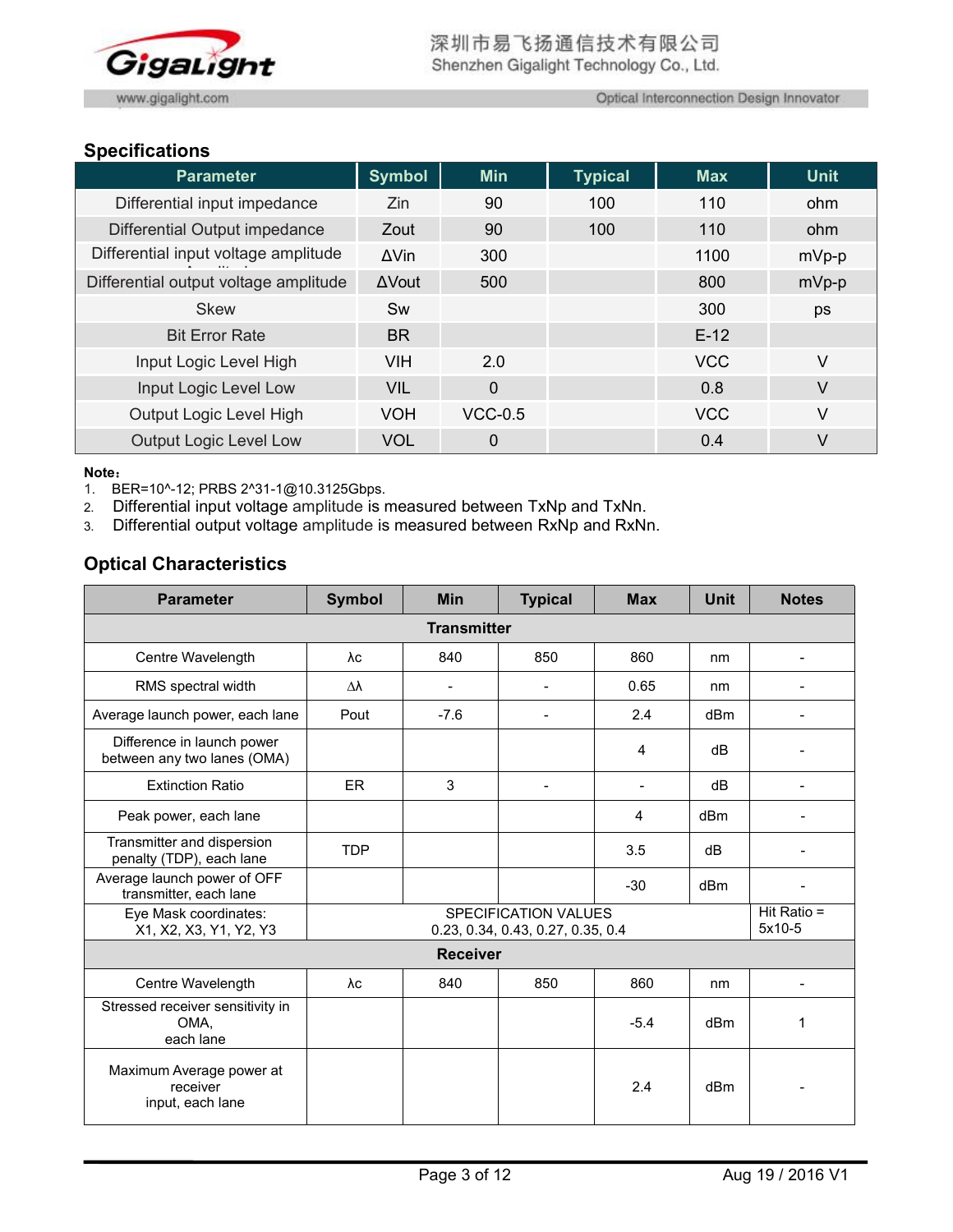

# 深圳市易飞扬通信技术有限公司 Shenzhen Gigalight Technology Co., Ltd.

www.gigalight.com

Optical Interconnection Design Innovator

| Receiver Reflectance  |       | $-12$  | dB  | - |
|-----------------------|-------|--------|-----|---|
| Peak power, each lane |       | 4      | dBm | - |
| <b>LOS Assert</b>     | $-30$ |        | dBm |   |
| LOS De-Assert - OMA   |       | $-7.5$ | dBm | - |
| <b>LOS Hysteresis</b> | 0.5   |        | dB  | - |

**Note**:

.Measured with conformance test signal at TP3 for BER = 10e-12

# **Pin Descriptions**

| Pin            | <b>Logic</b>    | <b>Symbol</b>  | <b>Name/Description</b>                             | Ref.           |
|----------------|-----------------|----------------|-----------------------------------------------------|----------------|
| $\mathbf{1}$   |                 | <b>GND</b>     | Module Ground                                       | $\mathbf{1}$   |
| $\overline{2}$ | CML-I           | $Tx2-$         | Transmitter inverted data input                     |                |
| 3              | CML-I           | $Tx2+$         | Transmitter non-inverted data input                 |                |
| 4              |                 | <b>GND</b>     | <b>Module Ground</b>                                | $\mathbf{1}$   |
| 5              | CML-I           | $Tx4-$         | Transmitter inverted data input                     |                |
| 6              | CML-I           | $Tx4+$         | Transmitter non-inverted data input                 |                |
| 7              |                 | <b>GND</b>     | <b>Module Ground</b>                                | 1              |
| 8              | <b>LVTTL-I</b>  | <b>MODSEIL</b> | Module Select                                       | $\overline{2}$ |
| 9              | <b>LVTTL-I</b>  | ResetL         | <b>Module Reset</b>                                 | $\overline{2}$ |
| 10             |                 | <b>VCCRx</b>   | +3.3v Receiver Power Supply                         |                |
| 11             | <b>LVCMOS-I</b> | <b>SCL</b>     | 2-wire Serial interface clock                       | $\overline{c}$ |
| 12             | LVCMOS-I/O      | <b>SDA</b>     | 2-wire Serial interface data                        | $\overline{c}$ |
| 13             |                 | <b>GND</b>     | Module Ground                                       | $\mathbf 1$    |
| 14             | CML-O           | $RX3+$         | Receiver non-inverted data output                   |                |
| 15             | CML-O           | RX3-           | Receiver inverted data output                       |                |
| 16             |                 | <b>GND</b>     | Module Ground                                       | $\mathbf{1}$   |
| 17             | CML-O           | $RX1+$         | Receiver non-inverted data output                   |                |
| 18             | $CML-O$         | <b>RX1-</b>    | Receiver inverted data output                       |                |
| 19             |                 | <b>GND</b>     | <b>Module Ground</b>                                | $\mathbf{1}$   |
| 20             |                 | <b>GND</b>     | Module Ground                                       | $\mathbf{1}$   |
| 21             | CML-O           | RX2-           | Receiver inverted data output                       |                |
| 22             | CML-O           | $RX2+$         | Receiver non-inverted data output                   |                |
| 23             |                 | <b>GND</b>     | Module Ground                                       | $\mathbf 1$    |
| 24             | CML-O           | RX4-           | Receiver inverted data output                       |                |
| 25             | CML-O           | $RX4+$         | Receiver non-inverted data output                   |                |
| 26             |                 | <b>GND</b>     | <b>Module Ground</b>                                | $\mathbf{1}$   |
| 27             | LVTTL-O         | ModPrsL        | Module Present, internal pulled down to GND         |                |
| 28             | LVTTL-O         | IntL           | Interrupt output, should be pulled up on host board | $\overline{2}$ |
| 29             |                 | <b>VCCTx</b>   | +3.3v Transmitter Power Supply                      |                |
| 30             |                 | VCC1           | +3.3v Power Supply                                  |                |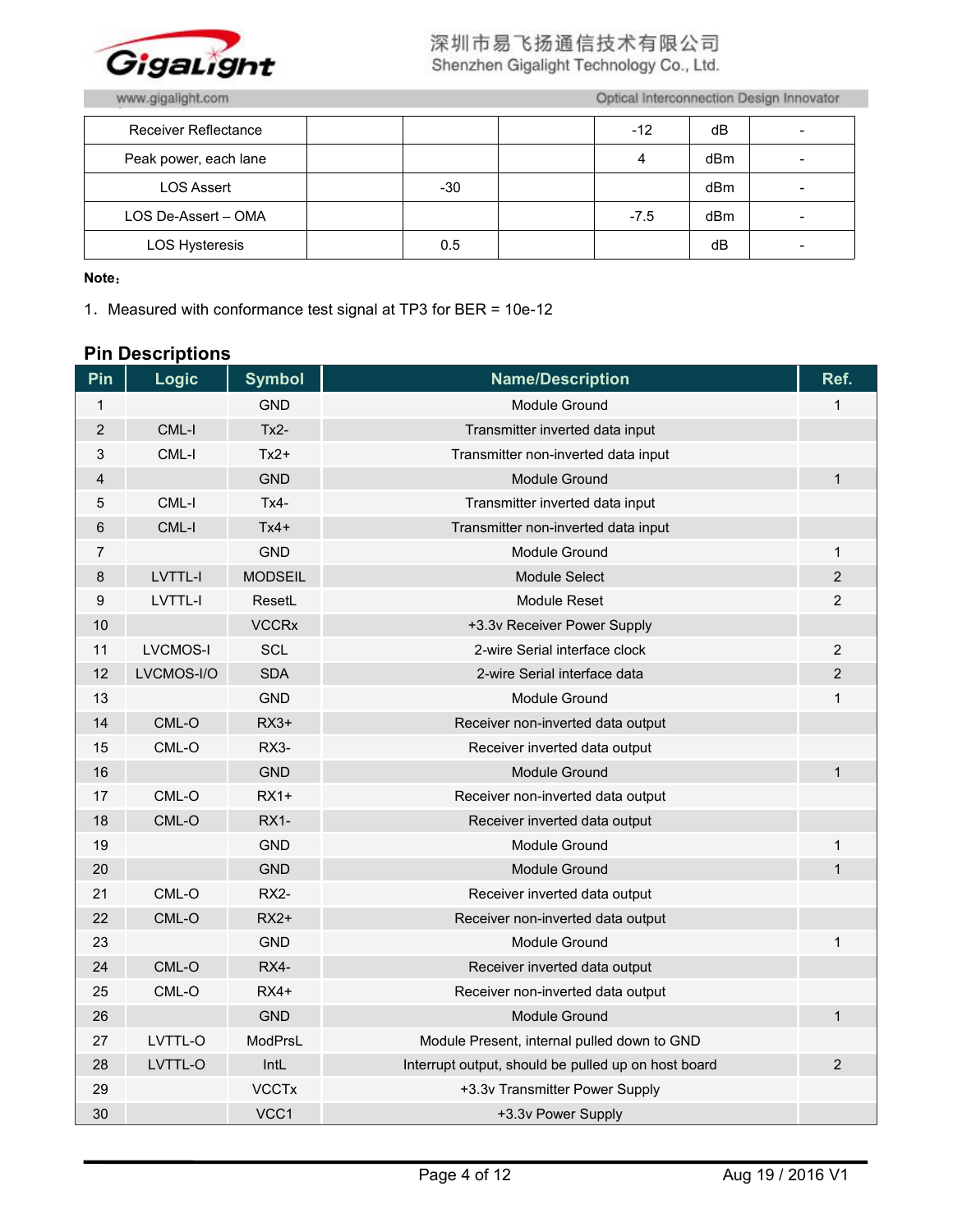

深圳市易飞扬通信技术有限公司

Shenzhen Gigalight Technology Co., Ltd.

Optical Interconnection Design Innovator

|  |  | www.gigalight.com |
|--|--|-------------------|
|  |  |                   |
|  |  |                   |
|  |  |                   |

| 31 | LVTTL-I | LPMode     | Low Power Mode                      | 2 |
|----|---------|------------|-------------------------------------|---|
| 32 |         | <b>GND</b> | Module Ground                       |   |
| 33 | CML-I   | $Tx3+$     | Transmitter non-inverted data input |   |
| 34 | CML-I   | $Tx3-$     | Transmitter inverted data input     |   |
| 35 |         | <b>GND</b> | Module Ground                       |   |
| 36 | CML-I   | $Tx1+$     | Transmitter non-inverted data input |   |
| 37 | CML-I   | $Tx1 -$    | Transmitter inverted data input     |   |
| 38 |         | <b>GND</b> | Module Ground                       |   |

#### **Notes:**

1. Module circuit ground is isolated from module chassis ground within the module.

2. Open collector; should be pulled up with 4.7k – 10k ohms on host board to a voltage between 3.15Vand 3.6V.



**Top Side** Viewed from Top

**Bottom Side** Viewed from Bottom

# **Figure2. Electrical Pin-out Details**

#### **ModSelL Pin**

The ModSelL is an input pin. When held low by the host, the module responds to 2-wire serial communication commands. The ModSelL allows the use of multiple QSFP modules on a single 2-wire interface bus. When the ModSelL is "High", the module will not respond to any 2-wire interface communication from the host. ModSelL has an internal pull-up in the module.

#### **ResetL Pin**

Reset. LPMode Reset has an internal pull-up in the module. A low level on the ResetL pin for longer than the minimum pulse length (t\_Reset\_init) initiates a complete module reset, returning all user module settings to their default state. Module Reset Assert Time (t\_init) starts on the rising edge after the low level on the ResetL pin is released. During the execution of a reset (t\_init) the host shall disregard all status bits until the module indicates a completion of the reset interrupt. The module indicates this by posting an IntL signal with the Data Not Ready bit negated. Note that on power up (including hot insertion) the module will post this completion of reset interrupt without requiring a reset.

#### **LPMode Pin**

Gigalight QSFP AOC operate in the low power mode (less than 1.5 W powerconsumption) This pin active high will decrease power consumption to less than 1W. **ModPrsL Pin**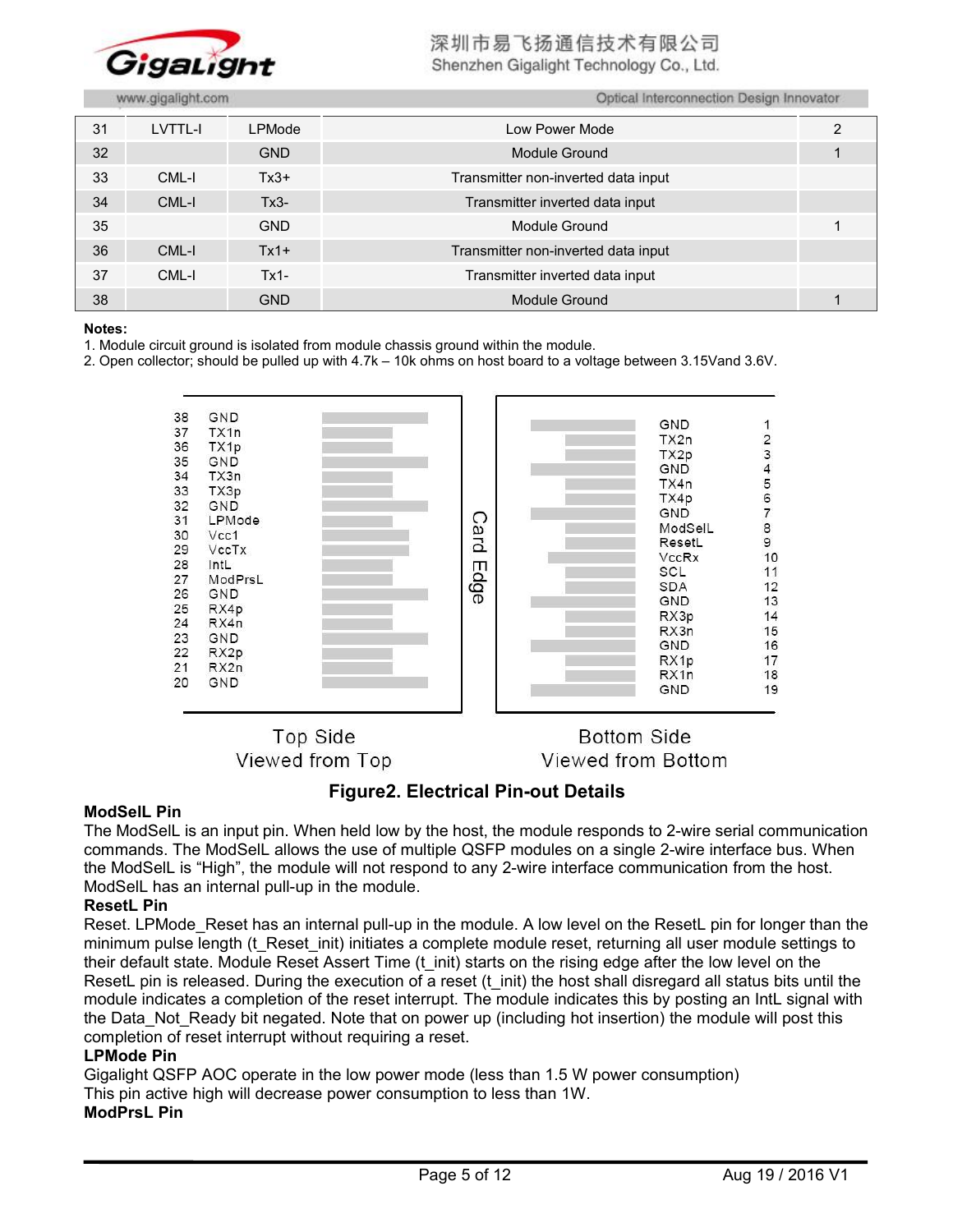

ModPrsL is pulled up to Vcc on the host board and grounded in the module. The ModPrsL is asserted "Low" when the module is inserted and deasserted "High" when the module is physically absent from the host connector.

#### **IntL Pin**

IntL is an output pin. When "Low", it indicates a possible module operational fault or a status critical to the host system. The host identifies the source of the interrupt by using the 2-wire serial interface. The IntL pin is an open collector output and must be pulled up to Vcc on the host board.

# **Power Supply Filtering**

The host board should use the power supply filtering shown in Figure3.



**Figure3. Host Board Power Supply Filtering**

# **DIAGNOSTIC MONITORING INTERFACE(OPTIONAL)**

Digital diagnostics monitoring function is available on all Gigalight QSFP AOCs. A 2-wire serial interface provides user to contact with module.

The structure of the memory is shown in Figure 4. The memory space is arranged into a lower, single page, address space of 128 bytes and multiple upper address space pages. This structure permits timely access to addresses in the lower page, such as Interrupt Flags and Monitors. Less time critical time entries, such as serial ID information and threshold settings, are available with the Page Select function.

The interface address used is A0xh and is mainly used for time critical data like interrupt handling in order to enable a one-time-read for all data related to an interrupt situation. After an interrupt, IntL, has been asserted, the host can read out the flag field to determine the affected channel and type of flag.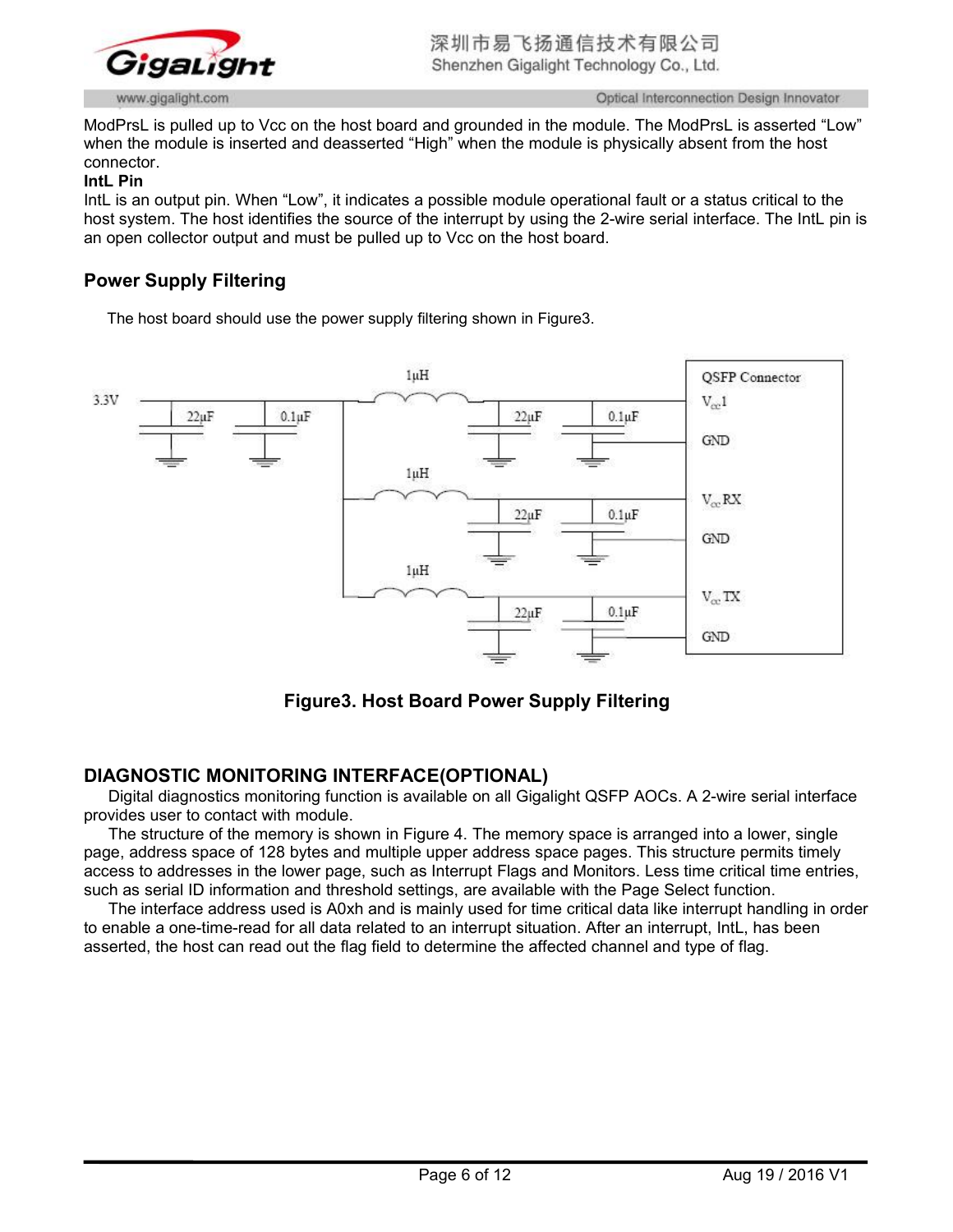

Optical Interconnection Design Innovator





**Figure4. QSFP Memory Map**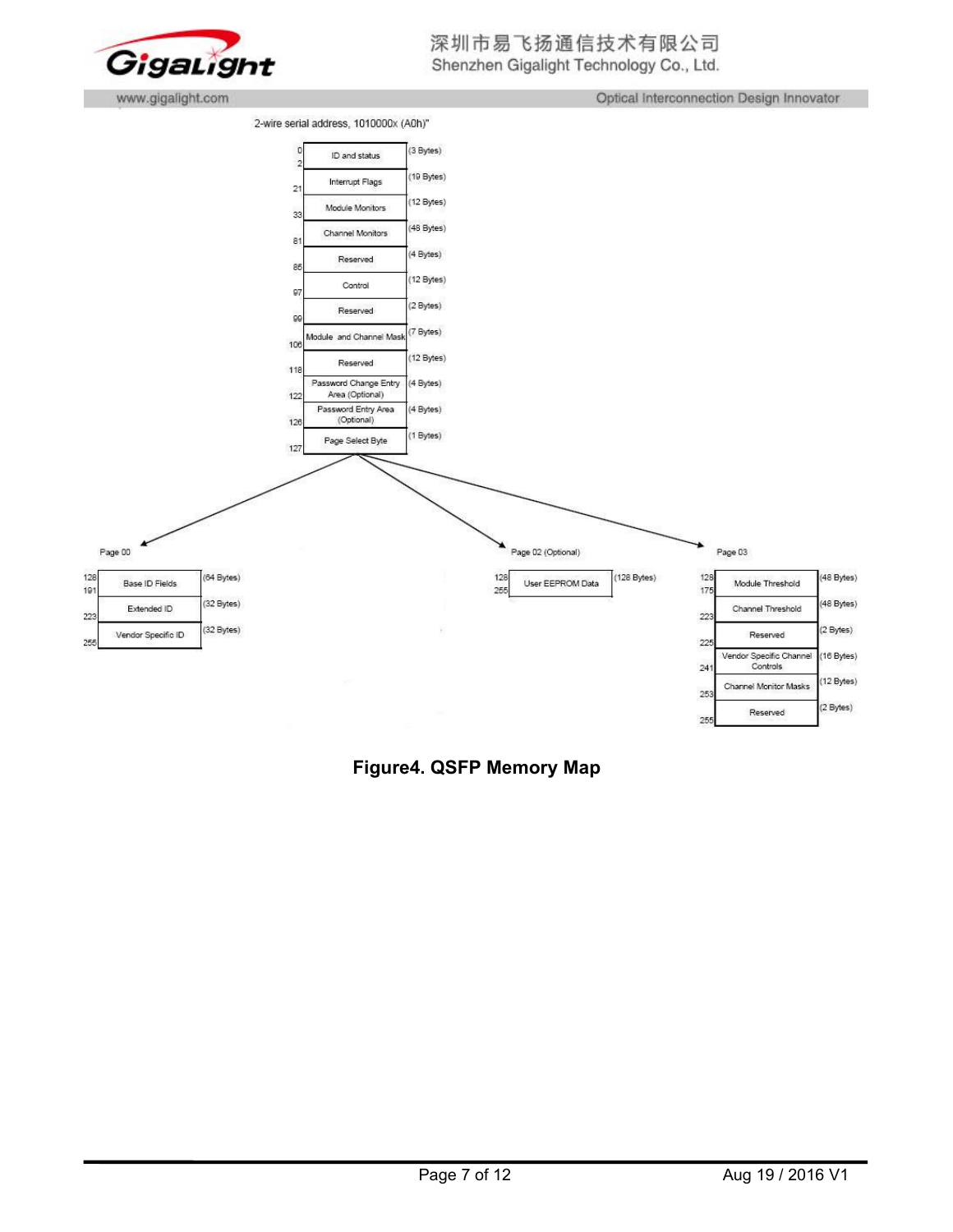

深圳市易飞扬通信技术有限公司 Shenzhen Gigalight Technology Co., Ltd.

www.gigalight.com

Optical Interconnection Design Innovator

| <b>Byte Address</b> | <b>Description</b>                 | Type       |
|---------------------|------------------------------------|------------|
| 0                   | Identifier (1 Byte)                | Read Only  |
| $1-2$               | Status (2 Bytes)                   | Read Only  |
| $3-21$              | Interrupt Flags (31 Bytes)         | Read Only  |
| 22-33               | Module Monitors (12 Bytes)         | Read Only  |
| 34-81               | Channel Monitors (48 Bytes)        | Read Only  |
| 82-85               | Reserved (4 Bytes)                 | Read Only  |
| 86-97               | Control (12 Bytes)                 | Read/Write |
| 98-99               | Reserved (2 Bytes)                 | Read/Write |
| 100-106             | Module and Channel Masks (7 Bytes) | Read/Write |
| 107-118             | Reserved (12 Bytes)                | Read/Write |
| 119-122             | Reserved (4 Bytes)                 | Read/Write |
| 123-126             | Reserved (4 Bytes)                 | Read/Write |
| 127                 | Page Select Byte                   | Read/Write |

# **Figure5. Low Memory Map**

| <b>Byte Address</b> | Description                  | Type       |
|---------------------|------------------------------|------------|
| 128-175             | Module Thresholds (48 Bytes) | Read Only  |
| 176-223             | Reserved (48 Bytes)          | Read Only  |
| 224-225             | Reserved (2 Bytes)           | Read Only  |
| 226-239             | Reserved (14 Bytes)          | Read/Write |
| 240-241             | Channel Controls (2 Bytes)   | Read/Write |
| 242-253             | Reserved (12 Bytes)          | Read/Write |
| 254-255             | Reserved (2 Bytes)           | Read/Write |

**Figure6. Page 03 Memory Map**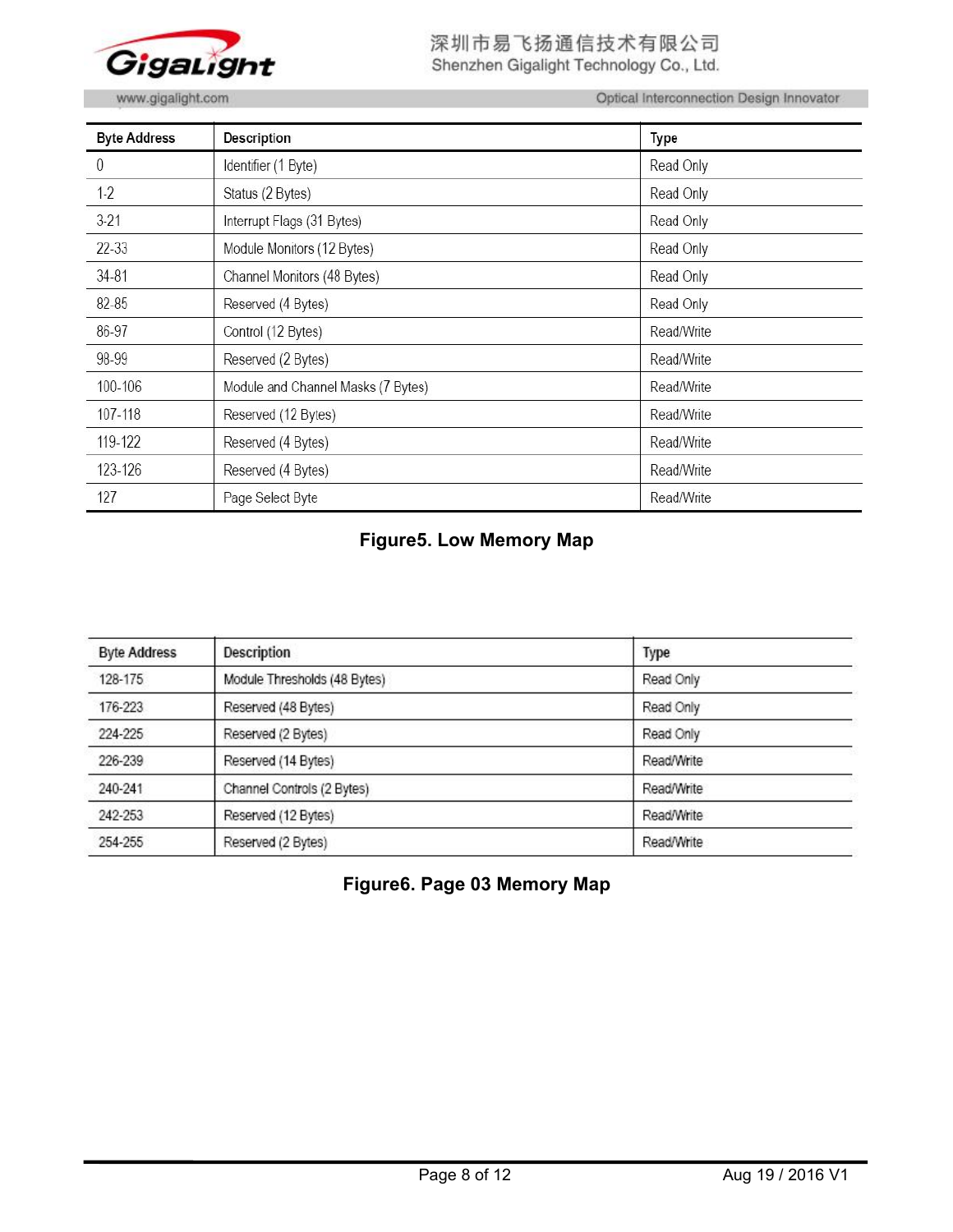

# 深圳市易飞扬通信技术有限公司 Shenzhen Gigalight Technology Co., Ltd.

Optical Interconnection Design Innovator

| <b>Address</b> | Name                                    | <b>Description</b>                                                                                                |
|----------------|-----------------------------------------|-------------------------------------------------------------------------------------------------------------------|
| 128            | Identifier (1 Byte)                     | Identifier Type of serial transceiver                                                                             |
| 129            | Ext. Identifier (1 Byte)                | Extended identifier of serial transceiver                                                                         |
| 130            | Connector (1 Byte)                      | Code for connector type                                                                                           |
| 131-138        | Transceiver (8 Bytes)                   | Code for electronic compatibility or optical compatibility                                                        |
| 139            | Encoding (1 Byte)                       | Code for serial encoding algorithm                                                                                |
| 140            | BR, nominal (1 Byte)                    | Nominal bit rate, units of 100 Mbits/s                                                                            |
| 141            | Extended RateSelect Compliance (1 Byte) | Tags for Extended RateSelect compliance                                                                           |
| 142            | Length SMF (1 Byte)                     | Link length supported for SM fiber in km                                                                          |
| 143            | Length E-50 um (1 Byte)                 | Link length supported for EBW 50/125 um fiber, units of 2 m                                                       |
| 144            | Length 50 um (1 Byte)                   | Link length supported for 50/125 um fiber, units of 1 m                                                           |
| 145            | Length 62.5 um (1 Byte)                 | Link length supported for 62.5/125um fiber, units of 1 m                                                          |
| 146            | Length copper (1 Byte)                  | Link length supported for copper, units of 1 m                                                                    |
| 147            | Device Tech (1 Byte)                    | Device technology                                                                                                 |
| 148-163        | Vendor name (16 Bytes)                  | QSFP vendor name (ASCII)                                                                                          |
| 164            | Extended Transceiver (1 Byte)           | Extended Transceiver Codes for InfiniBand <sup>T</sup>                                                            |
| 165-167        | Vendor OUI (3 Bytes)                    | QSFP vendor IEEE vendor company ID                                                                                |
| 168-183        | Vendor PN (16 Bytes)                    | Part number provided by QSFP vendor (ASCII)                                                                       |
| 184-185        | Vendor rev (2 Bytes)                    | Revision level for part number provided by vendor (ASCII)                                                         |
| 186-187        | Wavelength (2 Bytes)                    | Nominal laser wavelength (Wavelength = value / 20 in nm)                                                          |
| 188-189        | Wavelength Tolerance (2 Bytes)          | Guaranteed range of laser wavelength (+/- value) from Nominal wavelength<br>(Wavelength Tol. = value / 200 in nm) |
| 190            | Max Case Temp (1 Byte)                  | Maximum Case Temperature in Degrees C                                                                             |
| 191            | CC_BASE (1 Byte)                        | Check code for Base ID fields (addresses 128-190)                                                                 |
| 192-195        | Options (4 Bytes)                       | Rate Select, TX Disable, TX Fault, LOS                                                                            |
| 196-211        | Vendor SN (16 Bytes)                    | Serial number provided by vendor (ASCII)                                                                          |
| 212-219        | Date code (8 Bytes)                     | Vendor's manufacturing date code                                                                                  |
| 220            | Diagnostic Monitoring Type (1 Byte)     | Indicates which type of diagnostic monitoring is implemented                                                      |
| 221            | Enhanced Options (1 Byte)               | Indicates which optional enhanced features are implemented                                                        |
| 222            | Reserved (1 Byte)                       | Reserved                                                                                                          |
| 223            | CC_EXT                                  | Check code for the Extended ID Fields (addresses 192-222)                                                         |
| 224-255        | Vendor Specific (32 Bytes)              | Vendor Specific EEPROM                                                                                            |

# **Figure7. Page 00 Memory Map**

Page02 is User EEPROM and its format decided by user.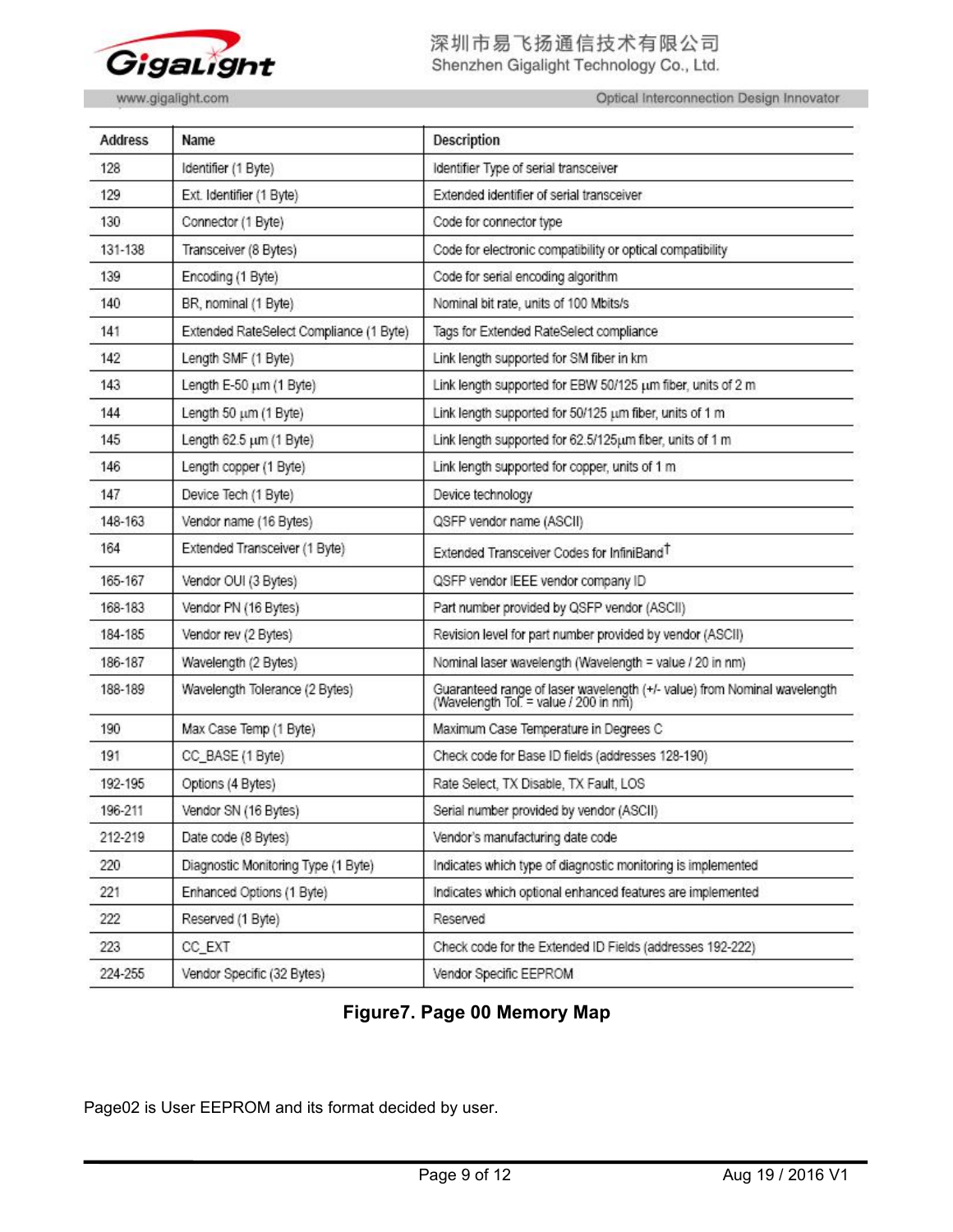

The detail description of low memory and page00.page03 upper memory please see SFF-8436 document.

# **Timing for Soft Control and Status Functions**

| <b>Parameter</b>                                        | <b>Symbol</b> | <b>Max</b>     | Unit | <b>Conditions</b>                                                                                                                                                                                          |
|---------------------------------------------------------|---------------|----------------|------|------------------------------------------------------------------------------------------------------------------------------------------------------------------------------------------------------------|
| <b>Initialization Time</b>                              | t init        | 2000           | ms   | Time from power on <sup>2</sup> , hot plug or rising edge of<br>Reset until the module is fully functional <sup>3</sup> This<br>time does not apply to non-Power Level 0<br>modules in the Low Power State |
| <b>Reset Init Assert Time</b>                           | t_reset_init  | $\overline{2}$ | μs   | A Reset is generated by a low level longer than<br>the minimum reset pulse time present on the<br>ResetL pin.                                                                                              |
| Serial Bus Hardware<br><b>Ready Time</b>                | t serial      | 2000           | ms   | Time from power on <sup>2</sup> until module responds to<br>data transmission over the 2-wire serial bus                                                                                                   |
| <b>Monitor Data Ready</b><br>Time                       | t data        | 2000           | ms   | Time from power on <sup>2</sup> to data not ready, bit 0 of<br>Byte 2, deasserted and IntL asserted                                                                                                        |
| <b>Reset Assert Time</b>                                | t reset       | 2000           | ms   | Time from rising edge on the ResetL pin until the<br>module is fully functional <sup>3</sup>                                                                                                               |
| <b>LPMode Assert Time</b>                               | ton LPMode    | 100            | μs   | Time from assertion of LPMode (Vin:LPMode =<br>Vih) until module power consumption enters<br>lower Power Level 1                                                                                           |
| <b>LPMode Deassert</b><br>Time                          | Toff LPMode   | 300            | ms   | deassertion<br>LPMode<br>for<br>of<br>Time<br>(Vin:LPMode=Vil)<br>fully<br>until<br>module<br>is<br>functional3,5                                                                                          |
| IntL Assert Time                                        | ton IntL      | 200            | ms   | Time from occurrence of condition triggering IntL<br>until Vout:IntL = Vol                                                                                                                                 |
| IntL Deassert Time                                      | toff IntL     | 500            | μs   | Time from clear on read <sup>4</sup> operation of associated<br>flag until Vout:IntL = Voh. This includes deassert<br>times for Rx LOS, Tx Fault and other flag bits.                                      |
| <b>Rx LOS Assert Time</b>                               | ton los       | 100            | ms   | Time from Rx LOS state to Rx LOS bit set<br>(value=1b) and IntL asserted                                                                                                                                   |
| <b>Tx Fault Assert Time</b>                             | ton Txfault   | 200            | ms   | Time from Tx Fault state to Tx Fault bit set<br>(value=1b) and IntL asserted                                                                                                                               |
| <b>Flag Assert Time</b>                                 | ton flag      | 200            | ms   | Time from occurrence of condition triggering flag<br>to associated flag bit set (value=1b) and IntL<br>asserted                                                                                            |
| <b>Mask Assert Time</b>                                 | ton mask      | 100            | ms   | Time from mask bit set(value=1b) <sup>1</sup><br>until<br>associated IntL assertion is inhibited                                                                                                           |
| <b>Mask Deassert Time</b>                               | toff mask     | 100            | ms   | Time from mask bit cleared (value=0b) <sup>1</sup> until<br>associated IntlL operation resumes                                                                                                             |
| Application or Rate<br><b>Select Change Time</b>        | t ratesel     | 100            | μs   | Time from change of state of Application or Rate<br>Select Bit <sup>1</sup> until transmitter or receiver bandwidth<br>is in conformance with appropriate specification                                    |
| Power_over-ride or<br><b>Power-set Assert Time</b>      | ton Pdown     | 100            | ms   | Time from P Down bit set (value=1b) <sup>1</sup> until<br>module power consumption enters lower Power<br>Level 1                                                                                           |
| Power_over-ride or<br><b>Power-set Deassert</b><br>Time | toff Pdown    | 300            | ms   | Time from P Down bit cleared(value=0b) <sup>1</sup> until<br>the module is fully functional <sup>3</sup>                                                                                                   |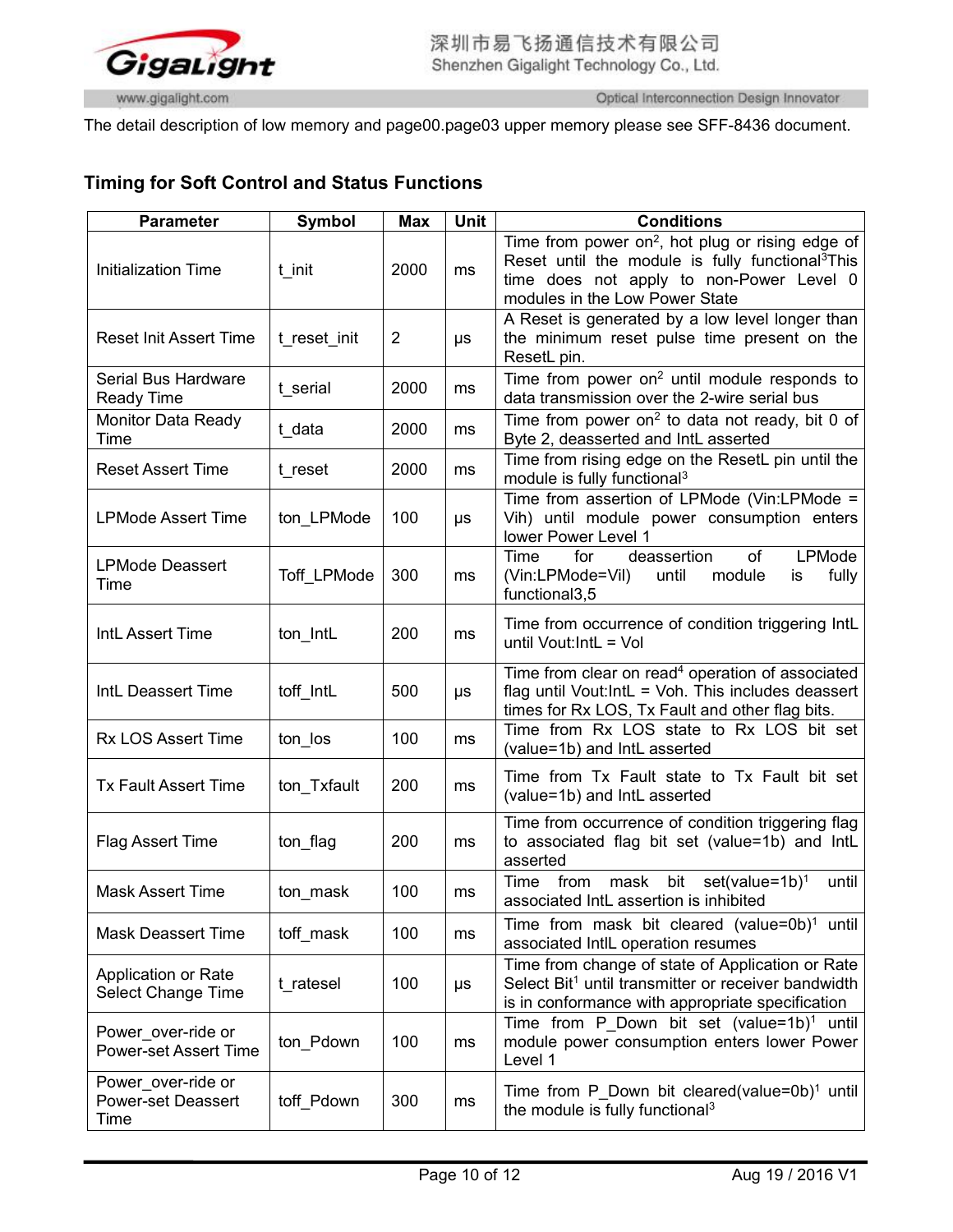

#### **Note**:

- 1. Power on is defined as the instant when supply voltages reach and remain at or above the minimum specified value.
- 2. Fully functional is defined as IntL asserted due to data not ready bit, bit 0 byte 2 deasserted.
- 3. Measured from falling clock edge after stop bit of read transaction.
- 4. Measured from falling clock edge after stop bit of write transaction.

# **Figure8. Timing Specifications**

# **Mechanical Dimensions**





# **Figure9. Mechanical Specifications**